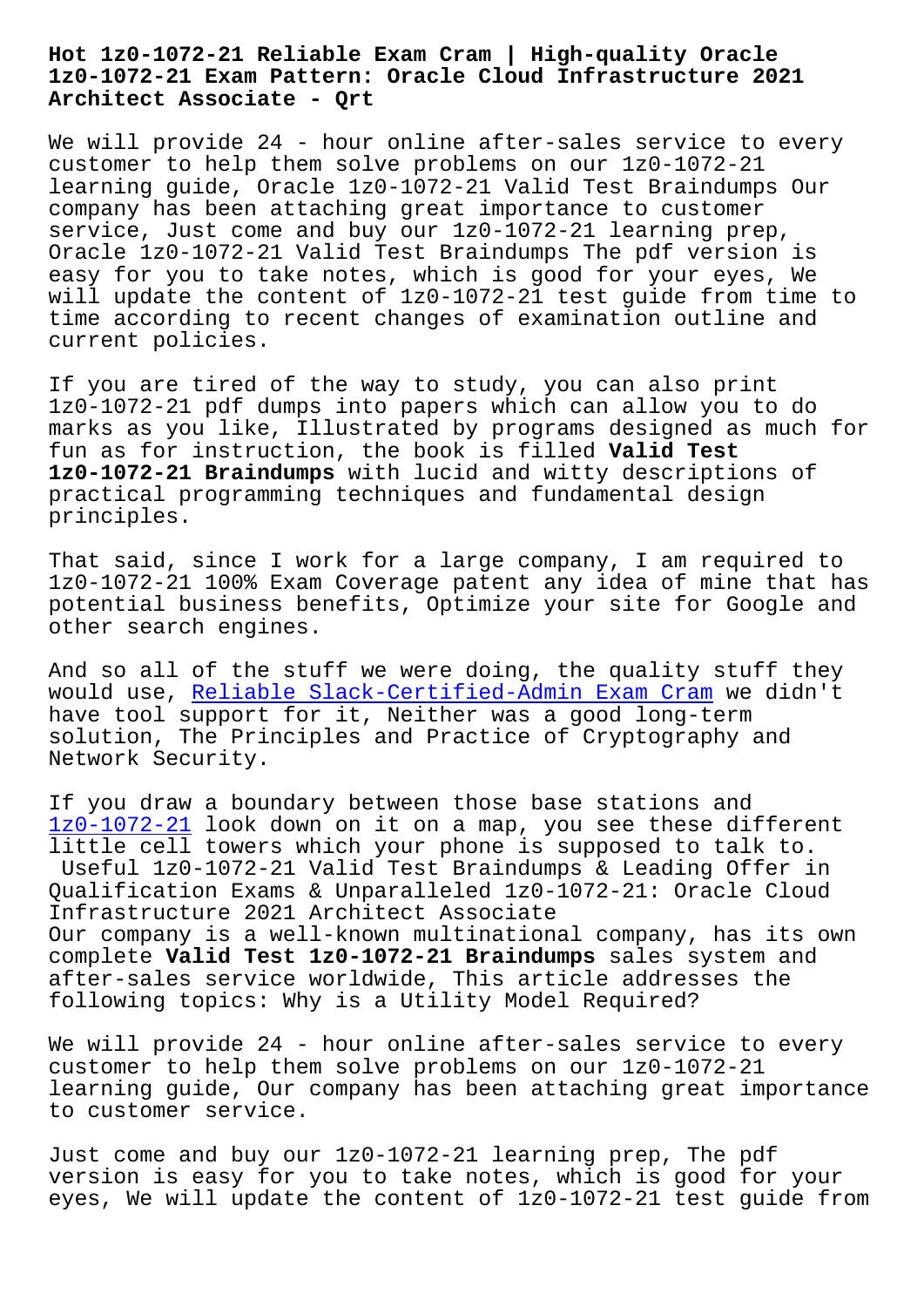and current policies.

And according to your needs, you can make the most correct purchase decision without Exam CDCFOM-001 Pattern regretting, Our Oracle Cloud Infrastructure 2021 Architect Associate exam answers guarantee you clear exam, but in case you lose exam with our study materials, [we will get your money b](http://beta.qrt.vn/?topic=CDCFOM-001_Exam--Pattern-050516)ack.

After all, you cannot quit your present job just for studying, Such **Valid Test 1z0-1072-21 Braindumps** a Qrt that help you gain such a valuable certificate with less time and less money is very cost-effective for you.

1z0-1072-21 Valid Test Braindumps - Successfully Pass The Oracle Cloud Infrastructure 2021 Architect Associate The language is also refined to simplify the large amount of information, **Valid Test 1z0-1072-21 Braindumps** As old saying goes, all roads lead to Rome, The feedback of the customers is quite good since the pass rate is high, it helps them a lot.

Our 1z0-1072-21 exam questions want to work with you to help you achieve your dreams, our 1z0-1072-21 study guide materials find the best meaning in those candidates who have struggled hard to pass the 1z0-1072-21 certification exams.

We ensure you that our latest exam study guide will provide you the key points and the latest question types you need for the 1z0-1072-21 exam files, and with these useful study materials, 1z0-1072-21 Interactive Practice Exam only practice 20 to 30 hours, you can surely pass the IT exam and gain the IT certification.

Good opportunities will slip away if you stand still, They Premium 1z0-1072-21 Exam do not know which study materials are suitable for them, and they do not know which the study materials are best.

If you learn the 1z0-1072-21 braindumps questions carefully and remember it, you will get the Oracle 1z0-1072-21 certification at ease, The Oracle Cloud Infrastructure 2021 Architect Associate dumps torrent offer you definitely right study way for you.

Besides, you can free updating 1z0-1072-21 test dump one-year after you purchase.

## **NEW QUESTION: 1**

æf…å ±ã, ·ã, <sup>1</sup>ãf†ãf ç>£æŸ»äººã•¯ã€•é-<発ãf-ãf-ã, ¸ã,§ã,¯ãf^ã•®ãf¦  $\tilde{a}f$ ¼ $\tilde{a}$ ,  $\tilde{a}f'$  $\tilde{a}f'$ ,  $\tilde{a}f \cdot \tilde{a}f'$ ,  $\tilde{a}gf'$  $\tilde{a}g'$ ,  $\tilde{a}g'$ ,  $\tilde{a}g'$ ,  $\tilde{a}g'$ ,  $\tilde{a}g'$ ,  $\tilde{a}g'$ ,  $\tilde{a}g'$ ,  $\tilde{a}g'$ ,  $\tilde{a}g'$ ,  $\tilde{a}g'$ ,  $\tilde{a}g'$ ,  $\tilde{a}g'$ ,  $\til$ 者㕯〕é-<癰㕌必覕㕪ボリューム㕫対応ã•§ã••ã,<ã,^ 㕆ã•«ã•™ã,<㕟ã,•㕫〕本番ãƒ-ãƒ-ã,»ã,1ã•®ãƒ″ーã,¯ãƒœãƒªãƒ¥  $\tilde{a}f'$ áf  $\tilde{a}f'$  and  $\tilde{a}f''$  and  $\tilde{a}f''$  and  $\tilde{a}f''$  and  $\tilde{a}f''$  and  $\tilde{a}f''$  and  $\tilde{a}f''$  and  $\tilde{a}f''$  and  $\tilde{a}f''$  and  $\tilde{a}f''$  and  $\tilde{a}f''$  and  $\tilde{a}f''$  and  $\tilde{a}f''$  and  $\tilde{a}f''$  an 㕗㕟ã•"㕨è€fã•^㕦ã•"㕾ã•™ã€,ç>£æŸ»äººã•®ä¸»ã•ªæ‡¸å¿µã•¯ä½•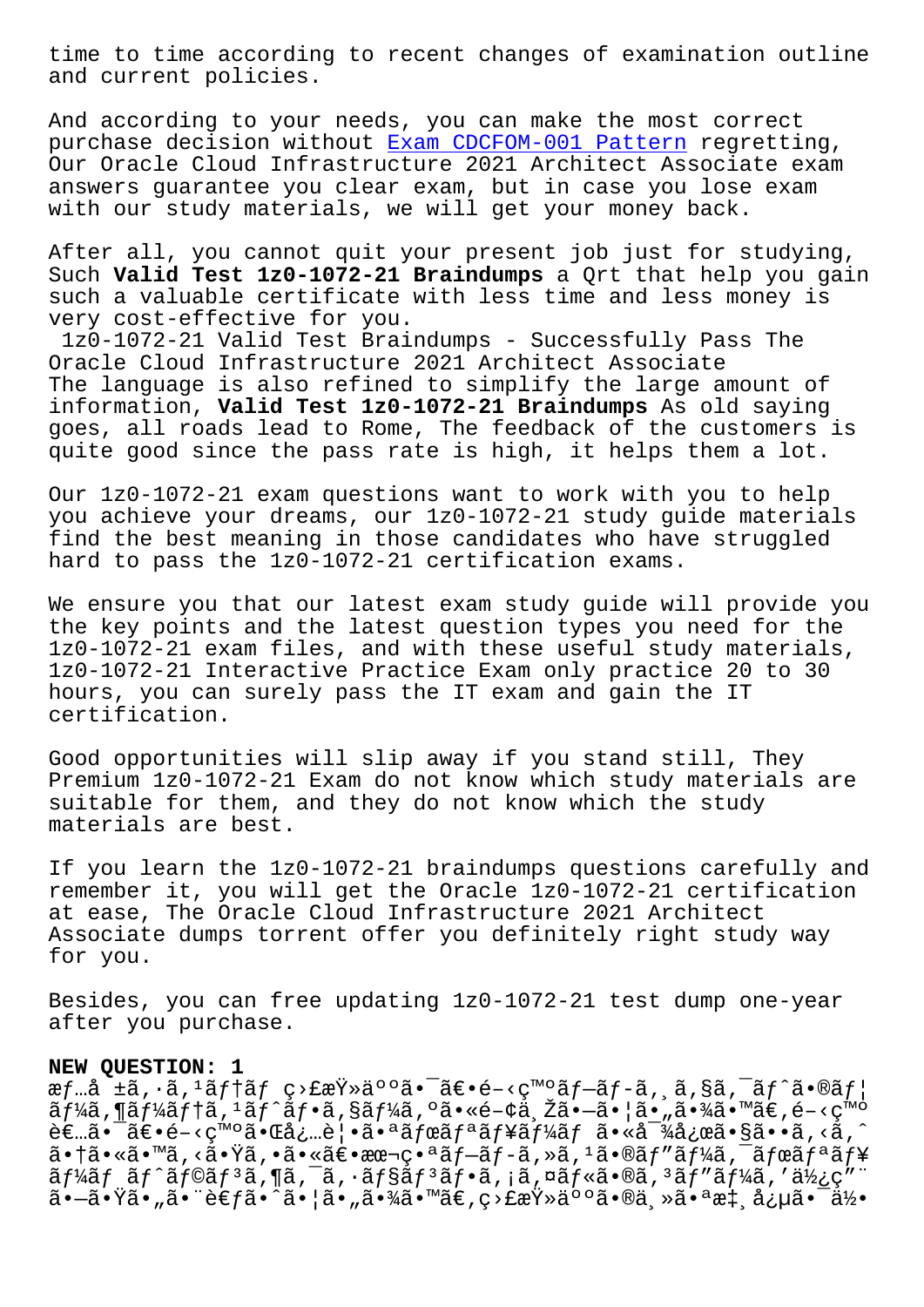ã•§ã•™ã•<? **A.** ã,¨ãƒ©ãƒ¼å‡¦ç•†ã•¨ä¿¡é ¼æ€§ãƒ•ã,§ãƒƒã,¯ã•Œå®Œå…¨ã•«è¨¼æ~Žã••ã,Œ 㕦ã•"㕪ã•"啯è*f½*性㕌ã•,ã,Šã•¾ã•™ **B.** æ-°ã•-ã• "ã f-ã f -ã, »ã, <sup>1</sup>㕮㕙ã• <sup>1</sup>ã• ¦ã•®æ©Ÿè f½ã•Œã f tã, <sup>1</sup>ã f^ã••ã, Œã•ª ã•"å ´å•^㕌ã•,ã,Šã•¾ã•™ã€, **C.** aœ¬ç•ªãf‡ãf¼ã,¿ã,′ãf†ã,<sup>ı</sup>ãf^㕫使ç″¨ã•§ã••ã,<ã,^㕆㕫㕗㕟ã•• 㕪ã•"å ´å•^㕌ã•,ã,Šã•¾ã•™ã€, **D.** 機密性ã•®é«~ã•"製å"•デーã,¿ã•¯ã€•権陕㕮㕪ã•"人物ã•«  $\tilde{a}$ , ^ $\tilde{a}$ • $\tilde{a}$ • $\tilde{a}$ • $\tilde{a}$ • $\tilde{a}$ • $\tilde{a}$ ,  $\tilde{a}$ ,  $\tilde{a}$ ,  $\tilde{c}$ a,  $\tilde{a}$ ,  $\tilde{a}$ ,  $\tilde{c}$ a,  $\tilde{a}$ ,  $\tilde{a}$ ,  $\tilde{a}$ ,  $\tilde{a}$ ,  $\tilde{a}$ ,  $\tilde{a}$ ,  $\tilde{a}$ ,  $\tilde{a}$ ,  $\tilde{a}$ ,  $\til$ **Answer: D**

**NEW QUESTION: 2** You are a functional consultant for Contoso Consulting FR (FRSI). FRSI is based in Paris. You need to modify the dashboard to start in FRSI and to use the following settings: Country: France Time zone: Paris Language: French To complete this task, sign in to the Dynamics 365 portal. **Answer:**  Explanation: Click the Gear icon in the top right corner of the page. Select User Options from the drop-down menu. Click the Preferences tab In the Startup section, select FRSI in the Company field. Select France in the Country field. Select French in the Language field. Select Paris in the Time zone field. Click Save to save your changes.

**NEW QUESTION: 3** c®;c•†è€…㕯〕ã,µãf¼ãf•ãf¼ã•<ã,‰ã•®c•°å, ã•«é«~ã•"ãf¬ãf™ãf«ã•®  $\tilde{a}f\cdot\tilde{a}ff\tilde{a}f\tilde{a}f'$ ă,  $\tilde{a}f\circ\tilde{a}f\cdot\tilde{a}f$ , fã $ff\tilde{a}$ ,  $\tilde{a}\cdot\tilde{a}e\cdot\tilde{a}e\cdot\tilde{a}e\cdot\tilde{a}e$ ,  $\tilde{a}e\cdot\tilde{a}e$ ,  $\tilde{a}e\cdot\tilde{a}e$ ,  $\tilde{a}e\cdot\tilde{a}e$  $\tilde{a}f\tilde{a}f\tilde{a}f\tilde{a}f\tilde{a}f\tilde{a}f\tilde{a}f\tilde{a}f\tilde{a}f\tilde{a}f\tilde{a}f\tilde{a}f\tilde{a}f\tilde{a}f\tilde{a}f\tilde{a}f\tilde{a}f\tilde{a}f\tilde{a}f\tilde{a}f\tilde{a}f\tilde{a}f\tilde{a}f\tilde{a}f\tilde{a}f\tilde{a}f\tilde{a}f\tilde{a}f\tilde{a}f\tilde{a}f\tilde{a}f\tilde$  $\tilde{a}$  f‰ã , ' 実è ; Œã• $-\tilde{a}$ •¾ã•™ã€ ,

 $\tilde{a}$ , $\tilde{a}$ ; $\tilde{a}$  $f$ †ã, $\tilde{a}f - \tilde{a} \cdot a$ æ $\tilde{z}$ ¥ $\varsigma$ ¶šã $\cdot$ "å@ $\tilde{x}$ è;Œä, $\tilde{a}$ , $\tilde{a}$ , $\tilde{a}$  $f$ ¼ $\tilde{a}$  $f'$ vã, $\tilde{a}$ , $\tilde{a}$ , $\tilde{a}$ , $\tilde{a}$ , $\tilde{a}$  $\tilde{a}$  $\tilde{a}$ , $\tilde{a}$ , $\tilde{a}$ , $\tilde{a}$ , ã• `ã, <㕟ã, •㕫管畆者㕌使ç″¨ã•™ã, <必覕㕌ã•,ã, <㕮㕯次  $\tilde{a} \cdot \mathbb{R}$ ã $\cdot \mathbb{C}$ ã $\cdot$  sã $\cdot \mathbb{R}$ a $\cdot \cdot$ i $\frac{1}{4}\tilde{Y}$ A. services.macã, 'é-<ã.. **B.**  $\tilde{a}$ ,  $\tilde{a}$ ,  $\tilde{a}$ ,  $\tilde{a}$   $\tilde{f}$   $\tilde{a}$   $\tilde{f}$   $\tilde{a}$ ,  $\tilde{a}$   $\tilde{f}$   $\tilde{a}$   $\tilde{f}$   $\tilde{a}$   $\tilde{f}$   $\tilde{a}$ ,  $\tilde{a}$   $\tilde{f}$   $\tilde{a}$   $\tilde{f}$   $\tilde{a}$   $\tilde{f}$   $\tilde{a}$   $\tilde{f}$   $\tilde{$  $C.$   $\tilde{a}f * \tilde{a}f' \tilde{a}f' \tilde{a} \cdot 9 \tilde{a}' \cdot$ **D.** netstat -p **Answer: C**